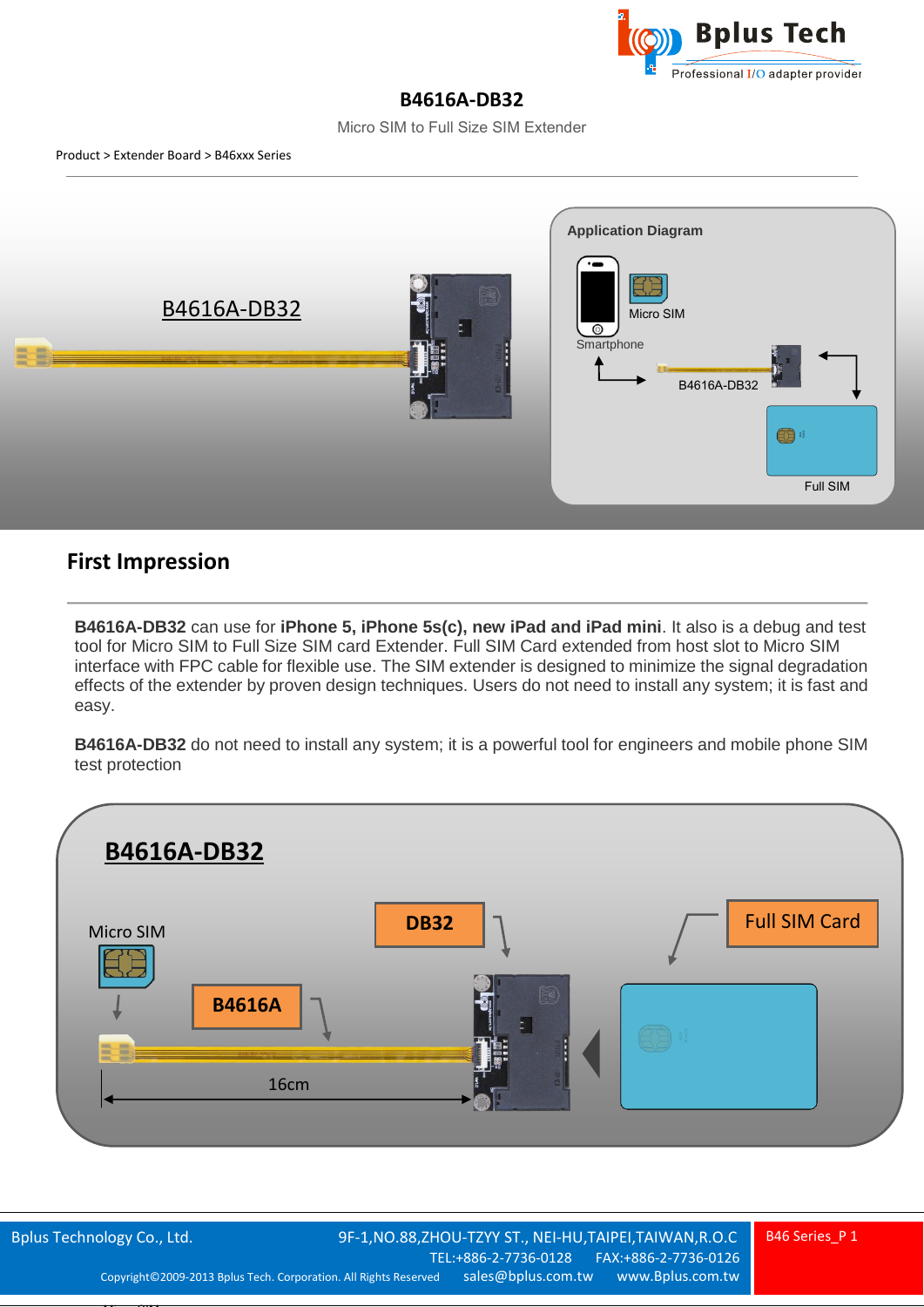



B46 Series\_P 2